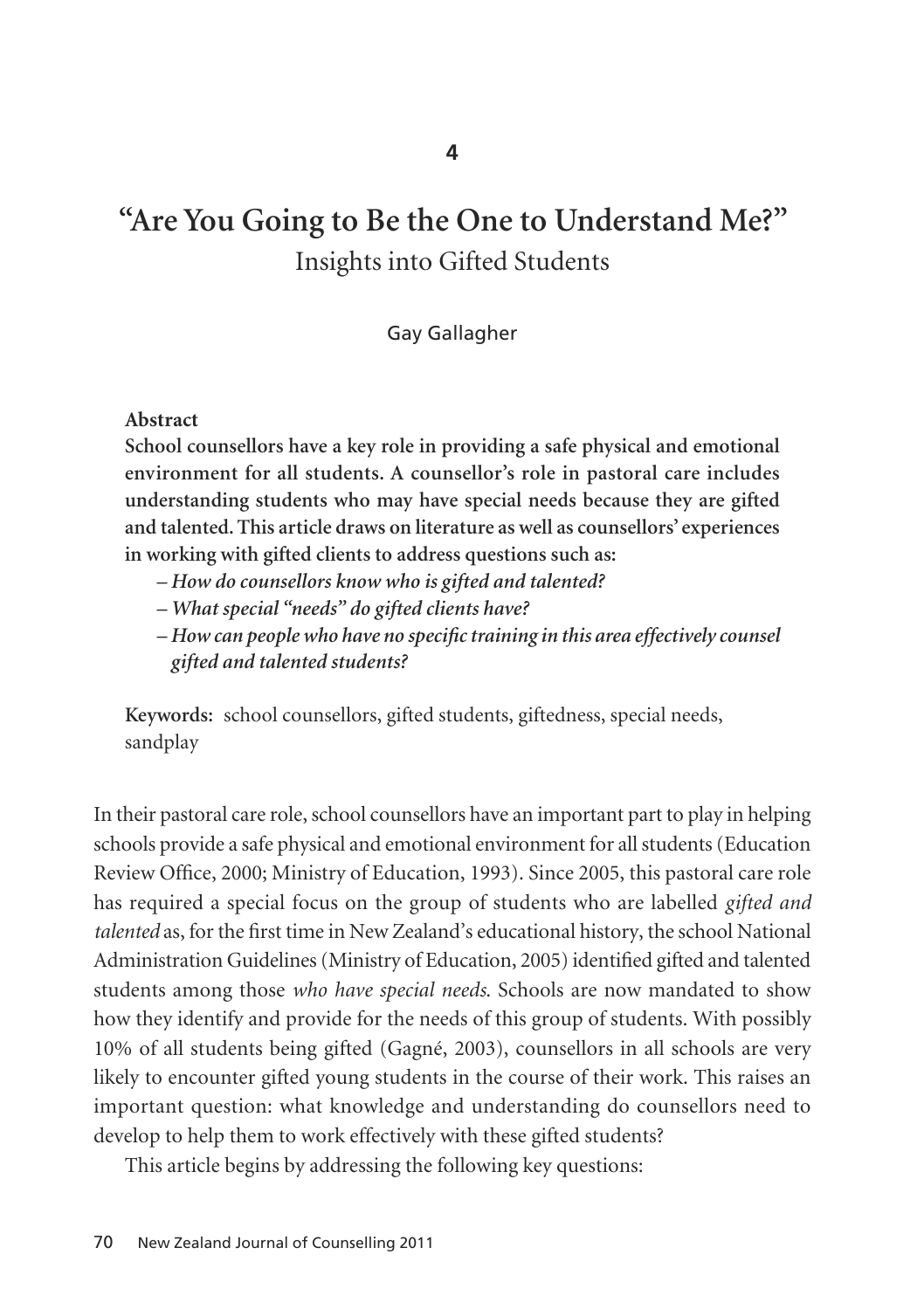- How do counsellors recognise the special needs of the gifted and talented students?
- How can people who have no specific training in this area effectively counsel gifted and talented students?

## **Who Are the "Gifted and Talented" Students in Schools?**

In most staffrooms, raising the question "Who is gifted?" would generally stimulate heated debate, with many perceptions and prejudices evident. Even internationally, several definitions of giftedness continue to create rigorous debate. The greatest difficulty facing both teachers and counsellors is that there is no single universal definition of *gifted*, and neither profession has courses in their training to assist them in recognising and understanding this group of "special need" clients (Wood, 2010). Asking counsellors or teachers with little or no training to distinguish the needs of gifted students may therefore present them with a significant challenge.

## **Models of Giftedness**

As a starting point, it may be useful to discuss some of the models of giftedness underpinning New Zealand Ministry of Education documents. The Ministry has adopted a broad and multifaceted definition in its official documents that favours the international models of giftedness developed by Joseph Renzulli (2003) and Françoys Gagné (2003; 2008), while being cognisant also of unique Mäori perspectives on giftedness. The New Zealand definition recognises a wide range of students as being gifted, acknowledging exceptional abilities, which include not only high intelligence but also general intellectual abilities, academic aptitude, creative abilities, leadership ability, physical abilities, and abilities in the visual and performing arts (Ministry of Education, 2000, p. 12). The New Zealand perspective also accepts that concepts of giftedness and talent are shaped by the beliefs, values, attitudes, and customs of cultural groups, varying from culture to culture and changing over time. Considering the Mäori view of giftedness involves, among other things, taking account of spiritual, aesthetic, musical, linguistic, and leadership abilities, and even service to others.

#### *Renzulli's Three-ring Model of Giftedness*

Renzulli's (2003) model encompasses three elements: above-average intelligence, a high level of task commitment, and creativity. He proposed that these traits may be demonstrated in general or specific performance areas.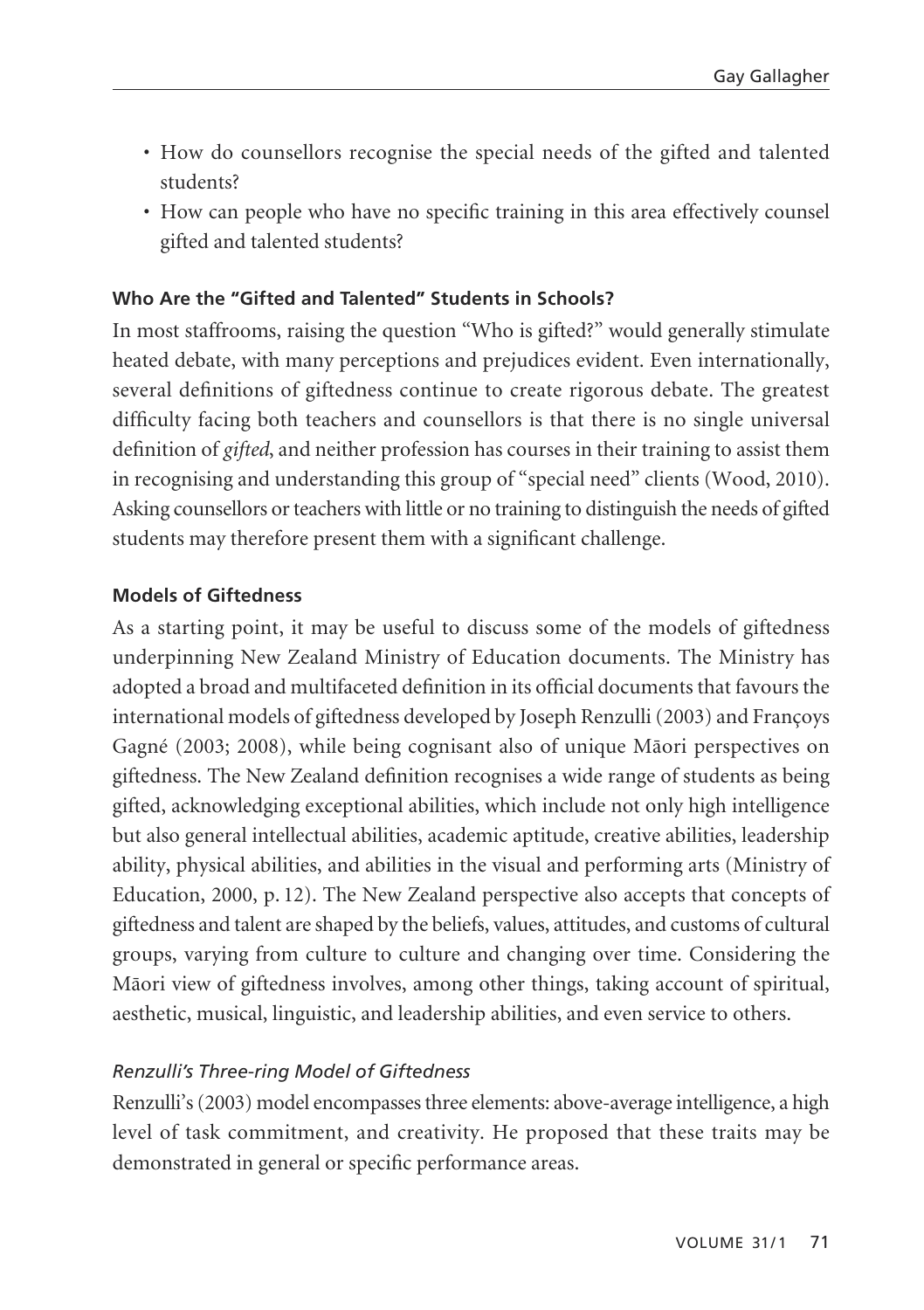

**Figure 1:** Renzulli's Three-ring Definition of Giftedness

*Reproduced with permission*

In addition, Renzulli acknowledged the importance of such attributes as optimism, courage, passion, sensitivity to others, curiosity, and a sense of purpose and destiny, all of which he saw as contributing to a wisdom in the use of abilities. In the visual model shown in Fig. 1, these important elements are depicted by the houndstooth background.

## *Gagné's Differentiated Model of Giftedness and Talent*

In contrast to Renzulli's model, Françoys Gagné's concept differentiates between the two terms, "gifted" and "talented." Giftedness relates more to natural ability, including mental and physical domains, while talent is recognised by outstanding achievements and competency in a variety of fields—e.g., academic, technical, artistic, interpersonal, and athletic. For teachers, these domains can be loosely related to the Multiple Intelligence theory developed by Howard Gardner (1983) which, while not a theory of giftedness, challenges the concept of a single intelligence.

Gagné acknowledges two significant aspects that help distinguish gifted students from their peers: the pace at which they can learn new material in their ability domain, and the ease with which they can master new skills, concepts, and understanding. His view of *talent* is that of excellent and outstanding performance, only achieved by a small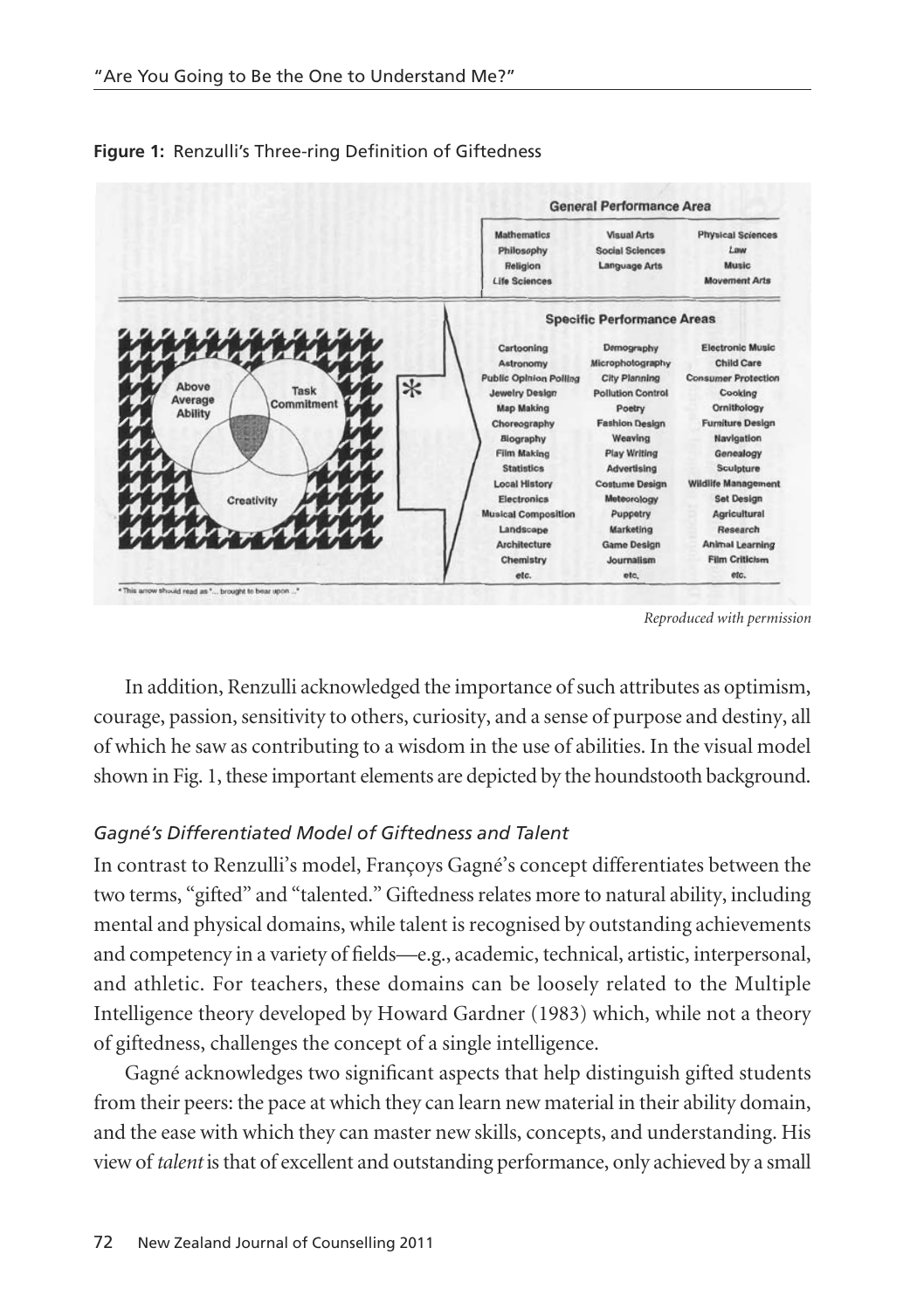

**Figure 2:** Gagné's Differentiated Model of Giftedness and Talent

*Reproduced with permission*

group of people competent in any field. Because such talent generally requires considerable time to develop fully, this is usually recognised in adults.

In his model, Gagné nominates catalysts such as motivation, personality traits, or education that can mediate the transition from giftedness to talent. These catalysts may be intrapersonal, including general health, or such factors as self-awareness, volition, motivation, or personality. However, the catalysts may also be environmental, including surroundings, people, school programmes, and life events. Under pinning this model is the importance of chance factors that can affect students' development at many points in the model. Both Renzulli's and Gagné's models illustrate the complexity of understanding the diverse factors impacting on gifted and talented students.

## *Using the Models of Giftedness to Assist Understanding*

Gifted students are no longer viewed simply as extraordinary and efficient learners, but as complex personalities with exceptional sensitivities and recurrent vulnerabilities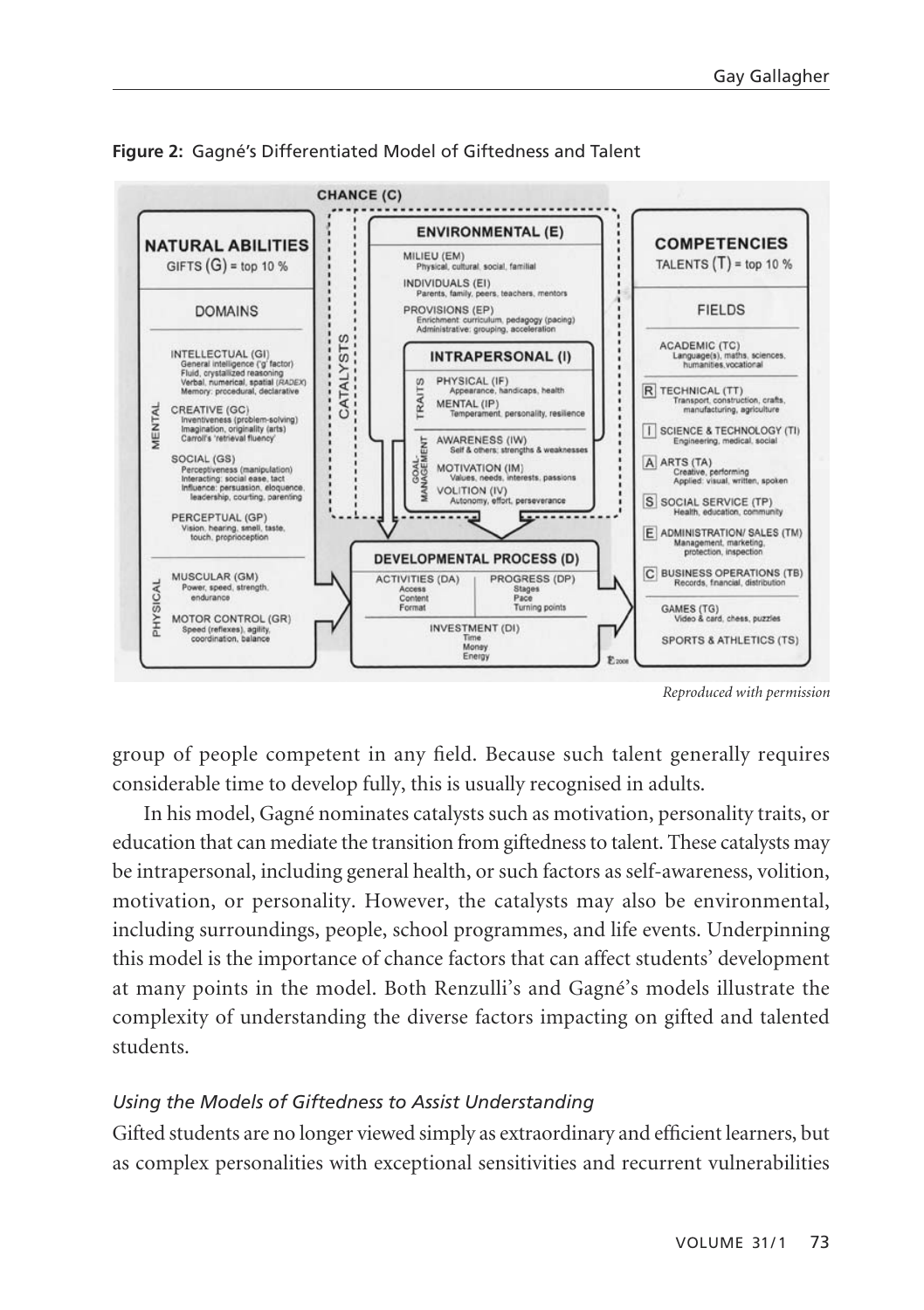(Colangelo, 2003b, p. 371). Counsellors can use their awareness of these concepts of giftedness to provide them with additional insights into their clients' needs when helping them explore the presenting issues and concerns that are common to young people. They can be cognisant of and sensitive to the cultural nuances and interpretations of giftedness, and thus be more aware of ways in which they could validate individual students. Counsellors can also recognise the unique needs of their gifted students, particularly their differences because of their ability, and the challenges they are likely to face in relationships with others *because* they are gifted.

Being mindful of Renzulli's model, counsellors can pay attention to the students' self-awareness as gifted students, their self-concept, and their acceptance of their giftedness and unique attributes. Such a focus would be fundamental for gifted students (Peterson, 2008). Counsellors may assist students to comprehend their personal motivation (and sometimes de-motivation) and commitment to their learning as key areas for attention. Students may not comprehend why their passion and fascination for a particular subject or their ability to work at a complex and abstract level may set them apart from their age-group peers. Such understanding would be valuable for gifted clients.

Gagné's model offers considerable scope for counsellors to work with gifted clients in understanding themselves as gifted individuals, as well as their volition and motivations, and aspects of their personalities that influence their lives and learning. His work highlights the possibility of exploring other areas such as understanding the individuals' expectations of themselves, and the expectations of others, their stressors, perfectionism, and the impact of external catalysts and life events. However, while it is enlightening to study concepts of giftedness, models of counselling gifted students provide insights into the intensity associated with these students that these two models of giftedness do not highlight.

## *Mendaglio's Models for Counselling Gifted and Talented Students*

Gifted students will present with very different profiles depending on their inherent giftedness, their personal characteristics, external influences, and the context from which they come to the counselling room. One model presented by Canadian Sel Mendaglio (2003), who has specialised in counselling gifted students, is particularly useful. Supporting the work of Renzulli and Gagné, Mendaglio recognises that giftedness involves having superior ability and critical awareness, but he also highlights heightened sensitivities, believing that all three aspects can impact on the functioning and wellbeing of gifted students.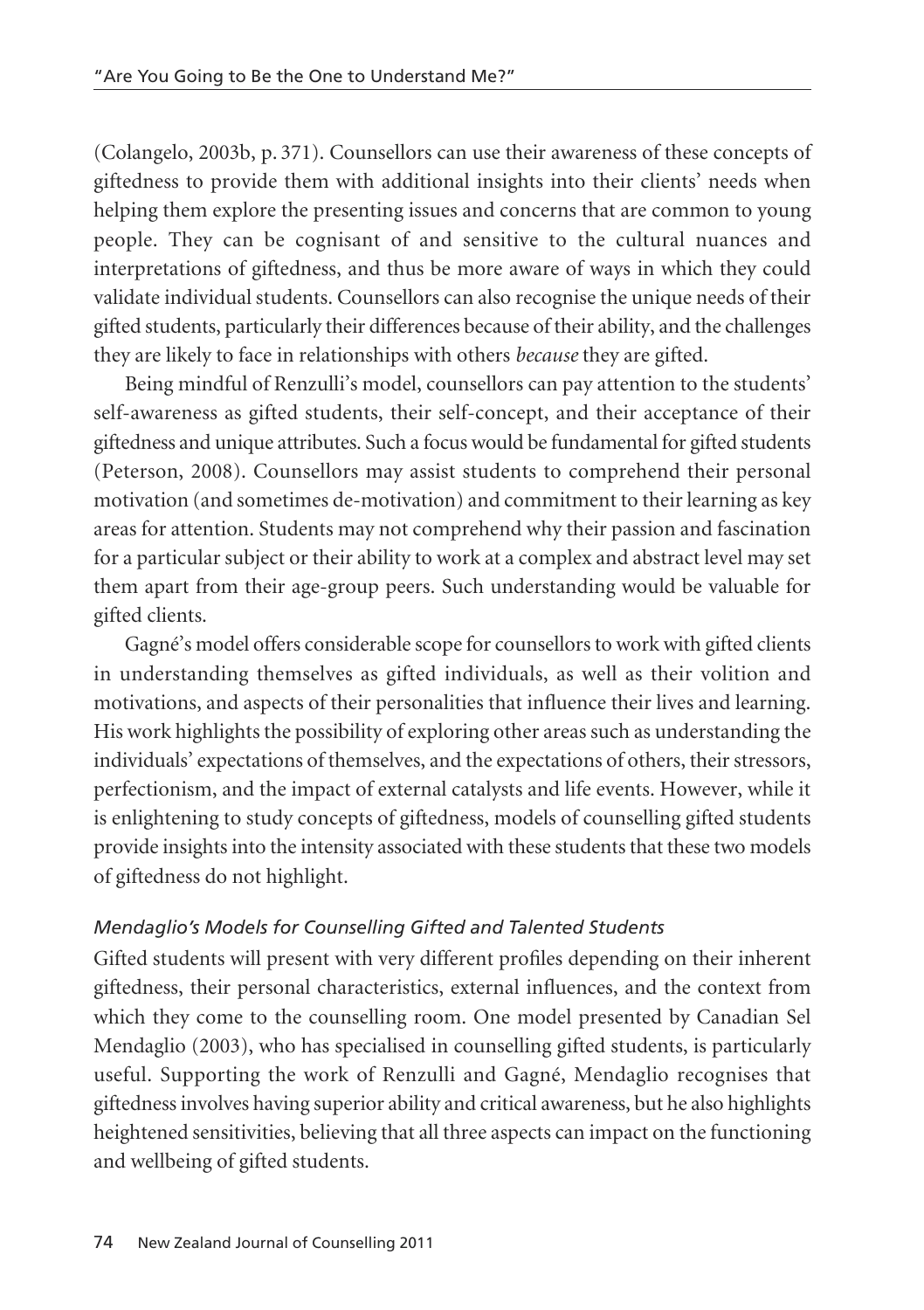



*Reproduced with permission*

**Superior ability.** Superior ability over many domains provides gifted students with such multipotentiality and diverse talents that they can achieve at a high level in several different fields (Colangelo, 2003a). Possessing such a range of abilities in itself can lead to stress and anguish over multiple possibilities and career choices. Having interaction with intellectual peers is not always possible in schools, where high ability can also be a factor that excludes students from normal interaction with peers, leading to a sense of isolation. Isolation and being misunderstood can contribute to high levels of sadness for some of these students (Vialle, Heaven, & Ciarrochi, 2007). Young people with high abilities may need opportunities to explore the effects of their ability on their lives, and develop an appreciation of what it means to be "gifted."

Furthermore, high ability in one domain is not automatically replicated in others. A student may feel the effects of asynchronous development (Delisle & Galbraith, 2002; Silverman, 2000). Strong in one field, the student may be average or have difficulty in another, experiencing a sense of frustration or lack of self-efficacy in this area. They may not understand their asynchrony, which may result in their questioning their ability.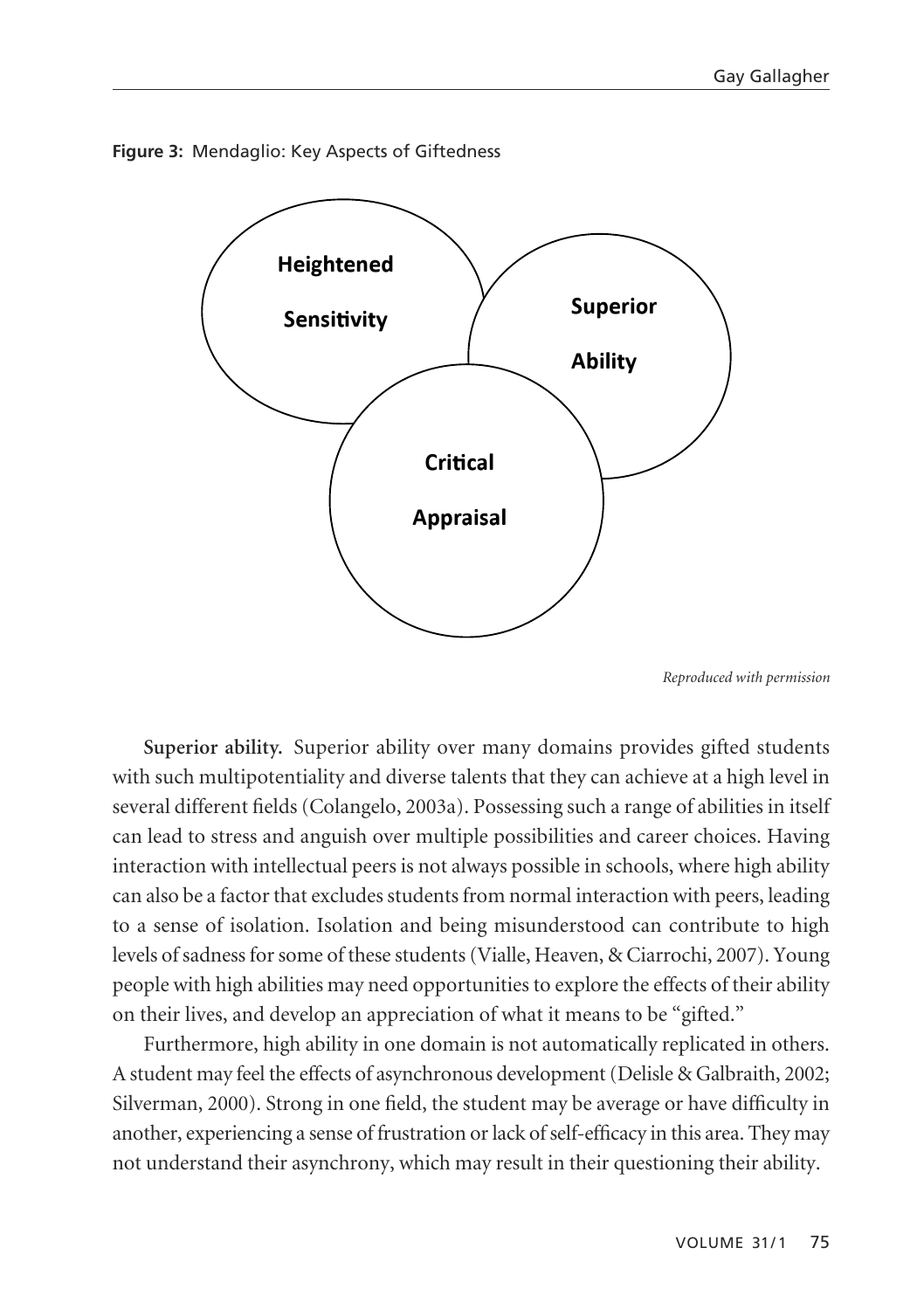Some students may well experience "double exceptionality" (Montgomery, 2003): they may be different from the peer group not only because they are gifted, but also because they may have other special needs such as dyslexia, or visual or hearing impairment. It is not uncommon for dual-exceptionality students to be at risk of underachievement and frustration at the barriers they face.

High ability does not automatically equate to sound organisational skills, effective time management, or study skills (Delisle & Galbraith, 2002). Lack of these skills can lead teachers and parents on the one hand to question whether the student is actually gifted, or on the other, to generate unrealistic expectations that may result in unnecessary or harmful pressure. While high-achieving students need validation of their ability and affirmation for their uniqueness (Mahoney, Martin, & Martin, 2003), they may need support with personal organisation and basic skills.

**Critical appraisal.** The second component in Mendaglio's model, critical appraisal, although valued in the tertiary environment, may result in younger students being seen as negative or as challenging inappropriately the decisions and opinions of others. They may feel the sanction and disapproval from others more intensely (Jackson & Moyle, 2009). Given their natural precocity, as well as their ability to understand advanced and abstract concepts and to think divergently, they may find themselves challenging or questioning views or decisions, which can be misinterpreted as challenging teachers themselves.

With their awareness of complex issues in the world, gifted students can often comment on the futility and injustices they see around them. Gifted students may well feel misunderstood, or have few in their age-peer group who have similar cognitive abilities, thoughts, and feelings. Students themselves may feel down or depressed when others do not view the world in ways similar to them or respond empathically to their ideas about global problems. Such intense reactions on the part of a gifted student would be viewed as heightened sensitivity.

**Heightened sensitivities.** The third facet of Mendaglio's model, the heightened sensitivities or "overexcitabilities" so intensely felt by gifted students, was originally identified in the work of Dabrowski in one or more of five areas: psychomotor, sensual, intellectual, imaginational, and emotional (Pryrt, 2008; Silverman, 2000). Consistent with more recent writings by Michael Piechowski, the translator of Dabrowski's original work (1966, as cited in Daniels & Piechowski, 2009), the word "intensity" rather than "overexcitability" is used here as it is more easily understood by counsellors and teachers.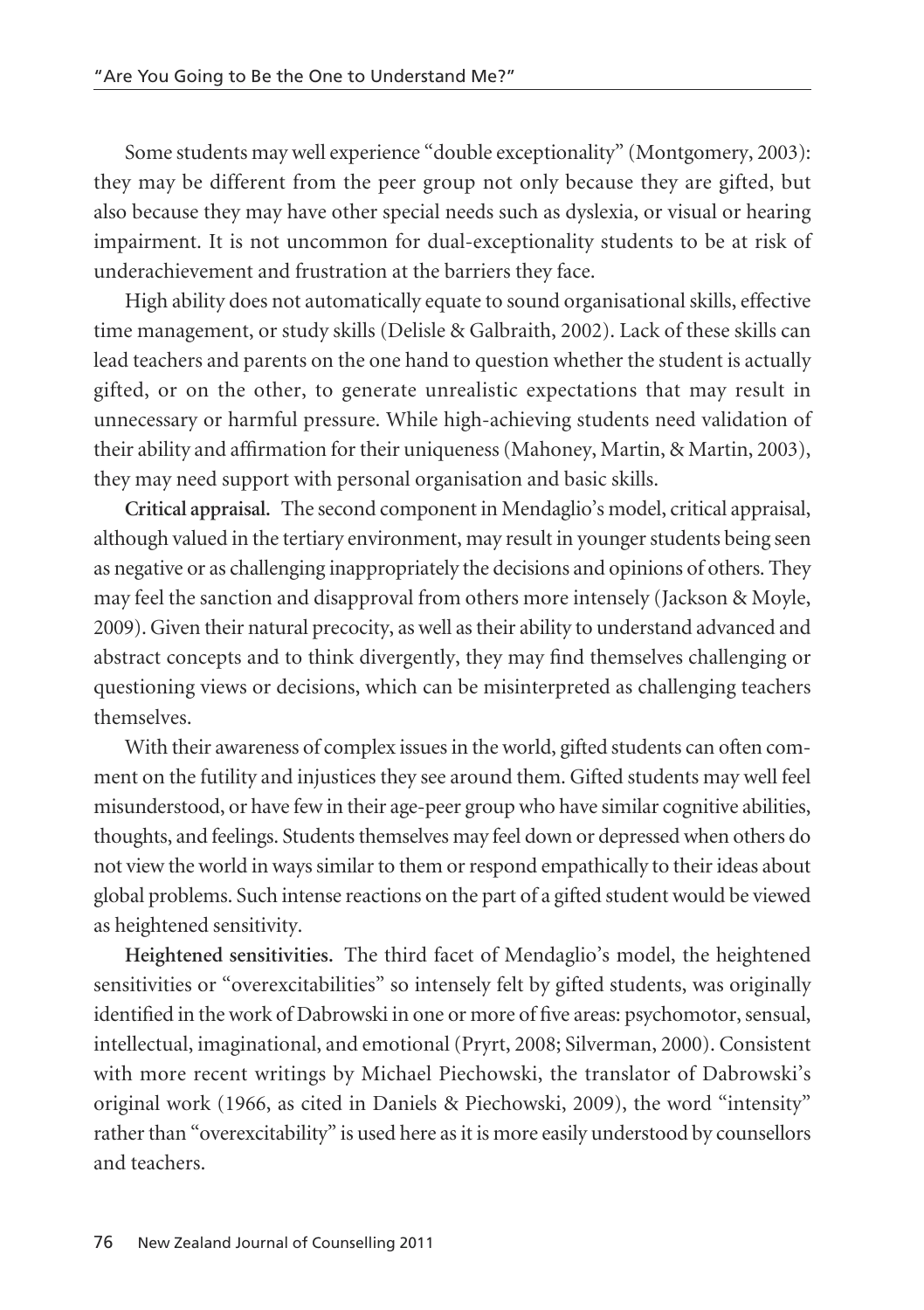Expression of *psychomotor intensity* may be seen in a surplus of energy, rapid speech, and intense physical activity, or in impulsive actions, acting out, or nervous habits. "Heightened excitability of the nerves that control muscles combines with the capacity to sustain the excited state" (Piechowski, 2006, p. 38). Individuals with heightened intense personal energy may be those who enjoy physical movement, demonstrating a profile which adds up to an "enhanced capacity for being active and energetic" (Piechowski). However, such intensity may be the cause of many inappropriate classroom behaviours if a student is required to sit still or be inactive for long periods of time.

Enhanced *sensory intensity* may be evident in reactions to music, sensitivity to colour and smells, or in such behaviours as overeating and seeking the limelight. The response may be a positive one embracing sheer enjoyment, pleasure, and delight, or a strongly reactive one, which may provide a vehicle for expression of emotional tension. Piechowski (2006) describes this as "sensory aliveness" (p. 45), which is often aligned with emotional intensity and intellectual intensity. Once again, it is the intensity of their sensory experience that may well disturb gifted students, alienating them from others or making them vulnerable to the comments of other students.

*Intellectual intensity* can encompass many aspects of the students' worlds. It may include intense curiosity, concentration, and avid and obsessive reading, or very detailed observation and planning. It may include tenacity in problem-solving or a driving search for truth and understanding, related to perfectionism in some students. Intellectual intensity, however, may also be experienced with more introspection and reflection, more self-analysis, and more metacognition (awareness and regulation of one's own thoughts). Driven to make sense and meaning of their worlds, students with intellectual liveliness may show their intensity through synthesising material and making connections between ideas and knowledge. Such intensity may not be appreciated by their peer group or teachers.

*Imaginational intensity* can include delight in language and metaphor, fantasy, and visualisation, with ventures into the magical, the creation of imaginary worlds, and dramatisation. The mundane and tedious may be tolerated poorly by individuals whose imaginational intensity is strong. Imaginational intensity can be the very asset that drives creativity and originality of thought, two attributes that are valued in most models of giftedness. It may, however, involve dreams and fantasy, which on the one hand can be viewed as creative, but on the other can be perceived as fabrications and lies. For some students, their imaginational intensity may cause them difficulties, particularly with others whose worlds are intensely factual and real.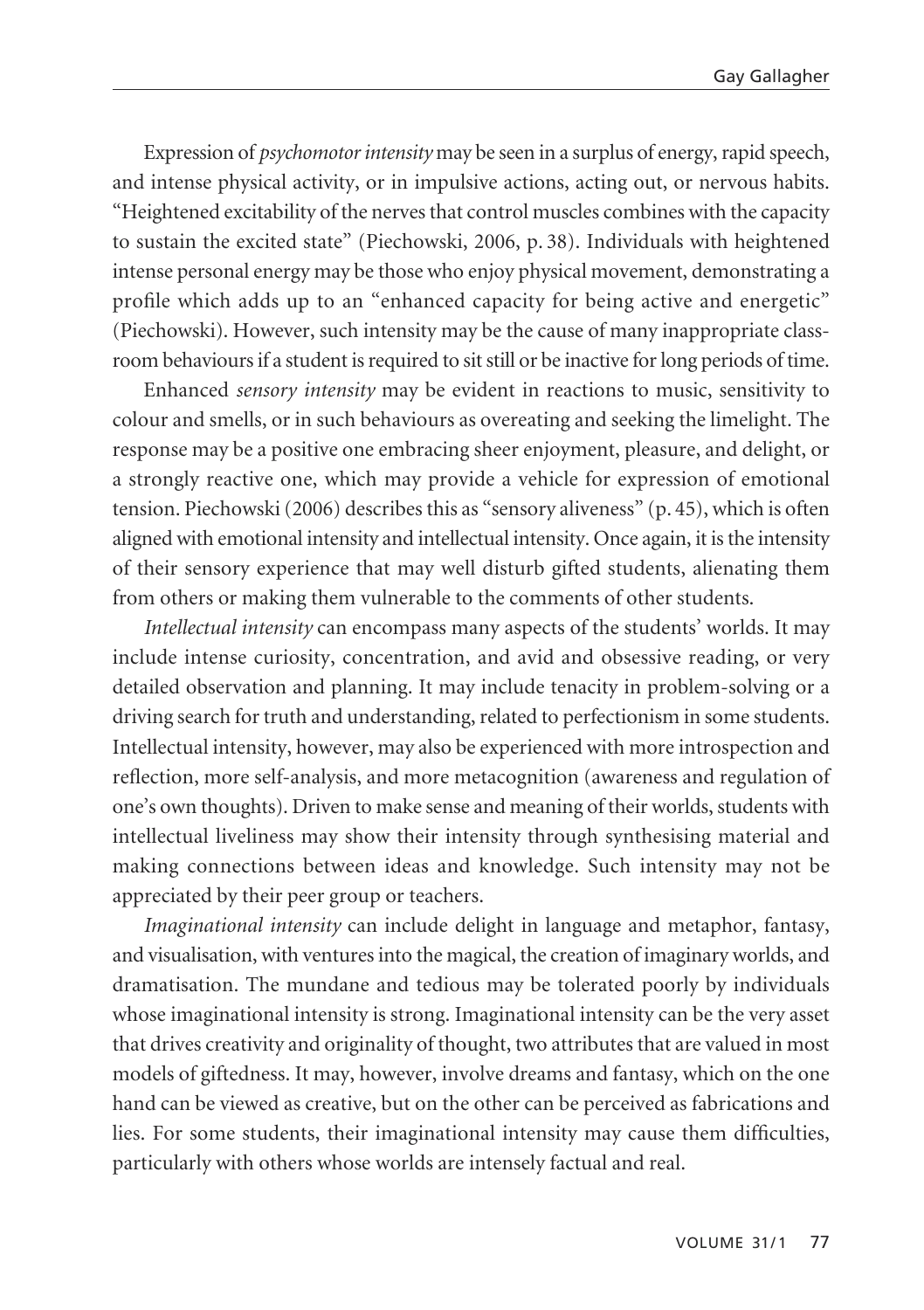Alongside imaginational intensity is *emotional intensity*, which may encompass many areas: the extremes of emotional responses; strong somatic manifestation of tension; strong memory of emotions; feeling ecstasy or reacting strongly to fears and anxieties; experiencing concern about death, and low moods and depression. It may also be marked by positive self-image, strong attachments, and sensitivity to others. While the intensity can be energising and motivating, at times it can create exclusion from others (Jackson & Moyle, 2009). Such exclusion may be difficult for gifted students to understand and handle. For students with such emotional intensity, however, solitude or meditation can at times be important in allowing them time to develop self-understanding (Piechowski, 2006).

The manifestation of these heightened sensitivities can be confused with other presentations, such as Attention Deficit Hyperactivity Disorder (ADHD), Bi-Polar (Manic Depression), Asperger's or Autism, or Obsessive Compulsive Disorder (OCD) (Mahoney, 1995). With incorrect diagnosis, the students may well be referred for behavioural management programmes or possible medication.

Because of the possible misdiagnosis and incorrect interpretation of the behaviours evident in classrooms, it is important for counsellors to be aware of the characteristics and traits of their gifted students (Jackson & Moyle, 2009). Incorrect assumptions may result in very inappropriate interventions, with outside agencies such as the Resource Teachers of Learning and Behaviour (RTLBs) having limited access to the complete picture of the students. Misidentification can also result in incorrect placement in educational programmes. Incorrect or inappropriate placement or curriculum, or lack of learning challenges, can lead to significant stress for gifted students (Gentry, 2006; Moon, 2007; Peterson, 2008). These stressors in turn may lead to underachievement or the development of social and emotional difficulties.

**The impact of "intensity" on gifted students.** Mendaglio maintains that it is *because* of their superior intelligence that gifted students experience their world with a stronger lens and heightened sensitivities. Silverman (2000) also recognises the impact of the intellectual and personality factors of gifted students.

*All their experiences are filtered through these lenses [intellectual and personality characteristics]. They can be clear, right, undistorted reflections…or they can be like one-way mirrors in which the child sees out but others cannot see in.* (p. 51)

Such intensity is not always viewed as a gift (Peterson, 2008), but can be a source of considerable negative response from adults. It is very important therefore for counsellors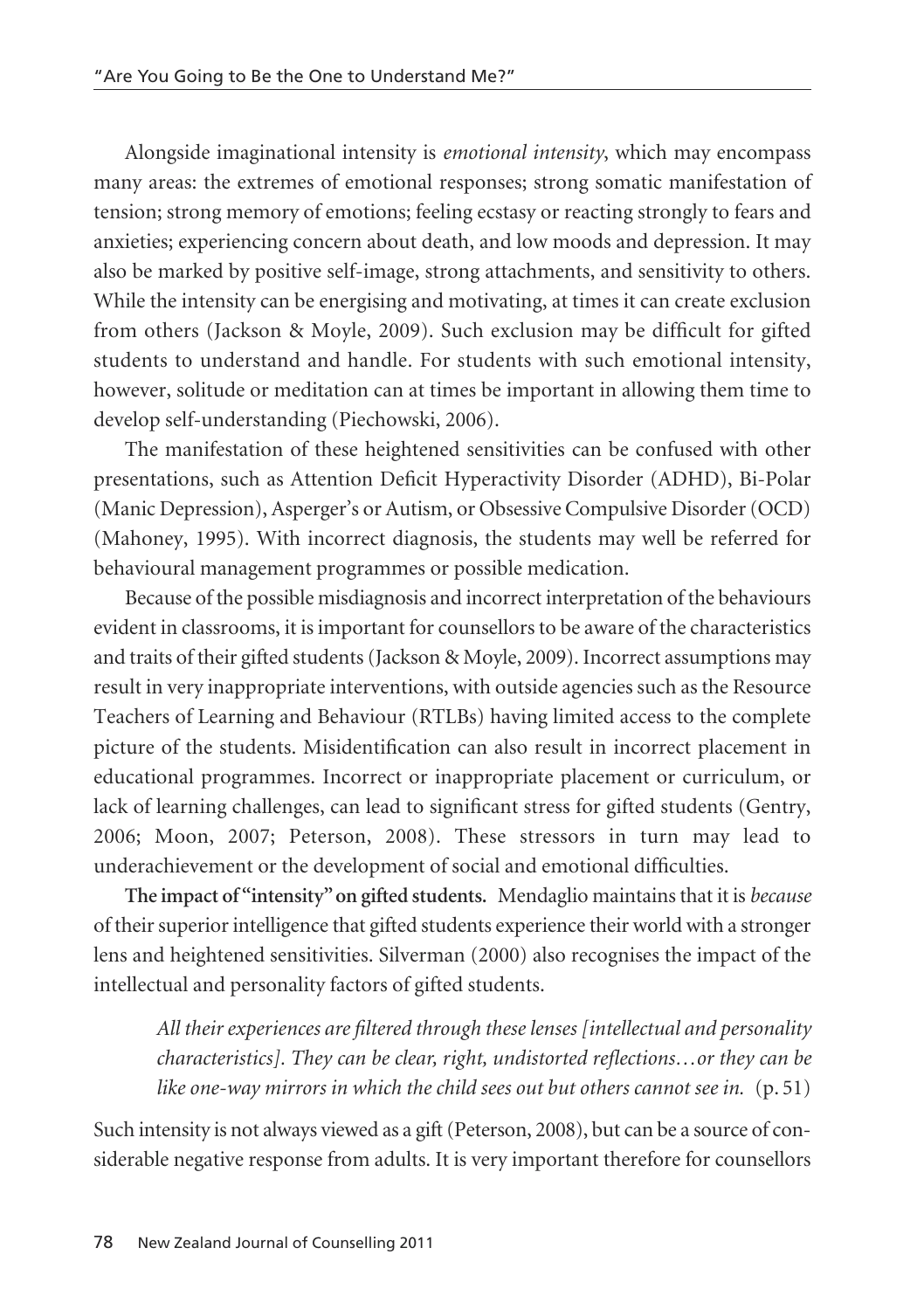to have a sound knowledge of traits of giftedness as well as possible psychiatric presentations. Counsellors need to understand that the anxiety felt by many intense, gifted individuals is in fact often created by the lack of understanding from others and limited meaningful encounters in their experiences (Jackson & Moyle, 2009).

## *Implications for Counsellor Development and Effectiveness*

*Giftedness is like a geode with multi-faceted crystals inside. The exterior is ordinary, not greatly distinguishable from other rocks. We are aware of course that a geologist might find a geode easily distinguishable.* (Thomas, Ray, & Moon, 2007, p. 70).

Many writers in this field believe that counsellors need specialist training to work with gifted students. Mahoney (1995) suggested that it was "naïve to assume that conventional approaches to counselling would suffice" when working with gifted clients. Because of the advanced cognitive abilities of gifted students and the intensity of their feelings towards themselves and others in ways that set them apart from other students, they may require "specialist understanding" (Colangelo, 2003b, p. 373). Peterson (2008) advocated for specialist counselling services. Such expectations would require counsellors to have expert knowledge in giftedness, according to Wood (2010, p. 43), "a nonnegotiable requirement in serving the gifted student." In the New Zealand context, this would not be likely at this time, given the limited opportunities available for teachers and counsellors to focus on such in-depth study.

Counselling qualifications do not require courses in gifted education. Furthermore, there is little research to guide the facilitation of counselling processes with gifted students (Peterson, 2008). Silverman's (2000) work, *Counseling the Gifted and Talented*, was one of the earlier texts of particular value. *The Social and Emotional Development of Gifted Children: What Do We Know?* (Neihart, Reis, Robinson, & Moon, 2002) provided considerable insights into the needs of gifted and talented students. A more recent work, *Models of Counseling Gifted Children, Adolescents and Young Adults*, edited by Mendaglio and Peterson (2007), has been a substantive contribution to this field.

An established world leader in the field of counselling gifted students, Silverman (2000) maintained that the principal goal of counselling such students is to respond to their unique needs. However, to be an effective advocate, counsellors must also have an understanding of the gifted population and an appropriate rationale for the way in which they might deal with gifted clients. On the basis of her work, Moon (2007) believes that the therapeutic relationship develops more effectively when there is an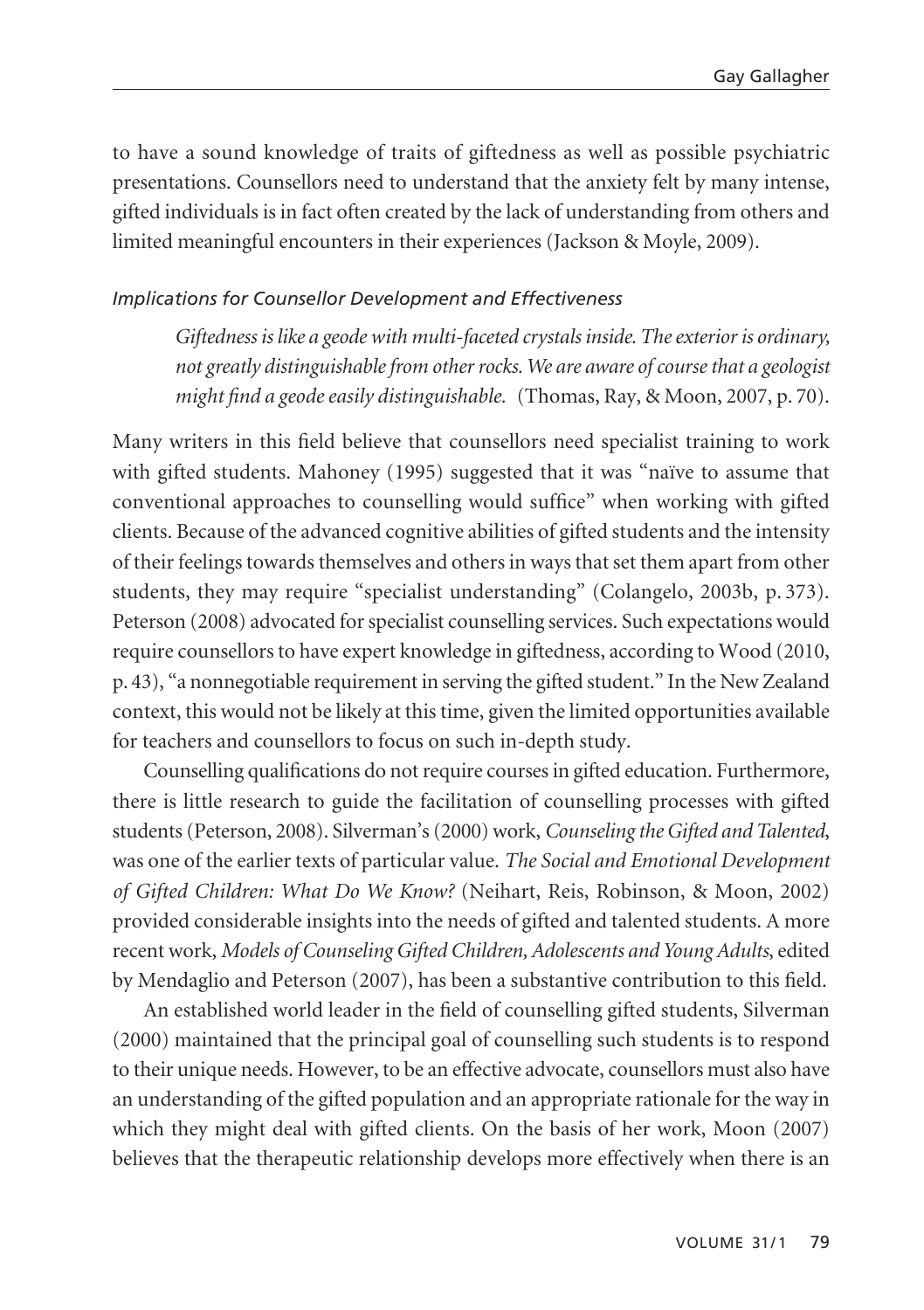underlying understanding and appreciation of giftedness. It is generally assumed that counsellors should be familiar with those "unique needs" and have understandings of gifted clients, as well as the knowledge of approaches that may be appropriate.

Recent research by Wood (2010) revealed that while many students valued the time with their counsellors, half of the gifted students "experienced having their concerns dismissed or being misunderstood" (p. 52). Many students felt their counsellors did not appreciate their intense love of learning, their strong motivation, or the concept of asynchrony, and they did not believe their counsellors understood them. Such a report hardly augurs well for the development of positive relationships in which counsellors value the uniqueness of gifted clients. One possible barrier to the development of a positive therapeutic relationship is counsellor attitude and bias concerning giftedness. It would be important for counsellors to examine and challenge their own beliefs and attitudes around concepts of giftedness before working with gifted students (Peterson, 2006).

Responding to any client's unique needs is fundamental to all counselling. The core conditions of person-centred therapy—empathy, unconditional positive regard, and active listening (Raskin & Rogers, 2005)—are vital for gifted students, as they are for any other clients. Unconditional positive regard is fundamental for these students. It is important that gifted clients feel that their counsellor connects with them and understands them and their intense energy.

Lyall Christie, an experienced children's counsellor, believes that the personal connection is a vital component in counselling for gifted students (Personal communication, 2010). Parents bring their young children to her for counselling because of their behaviours, which include acting out, temper tantrums, stubbornness or noncompliance, at home and sometimes in school. The students' responses to their environments may signal their urgent need for understanding of their ability and the intense experiencing of their worlds.

*Highly gifted children have a real need for someone to understand them. "Are you going to be the person to understand me?"* (L. Christie, personal communication, April, 2010)

Gifted students need their counsellors to understand the nature of their giftedness and the difficulties they may be facing in defining and developing their identity. They may be seeking help in portraying their needs to other adults in their world. These adults are often unaware of the students' concerns and unhappiness. The work of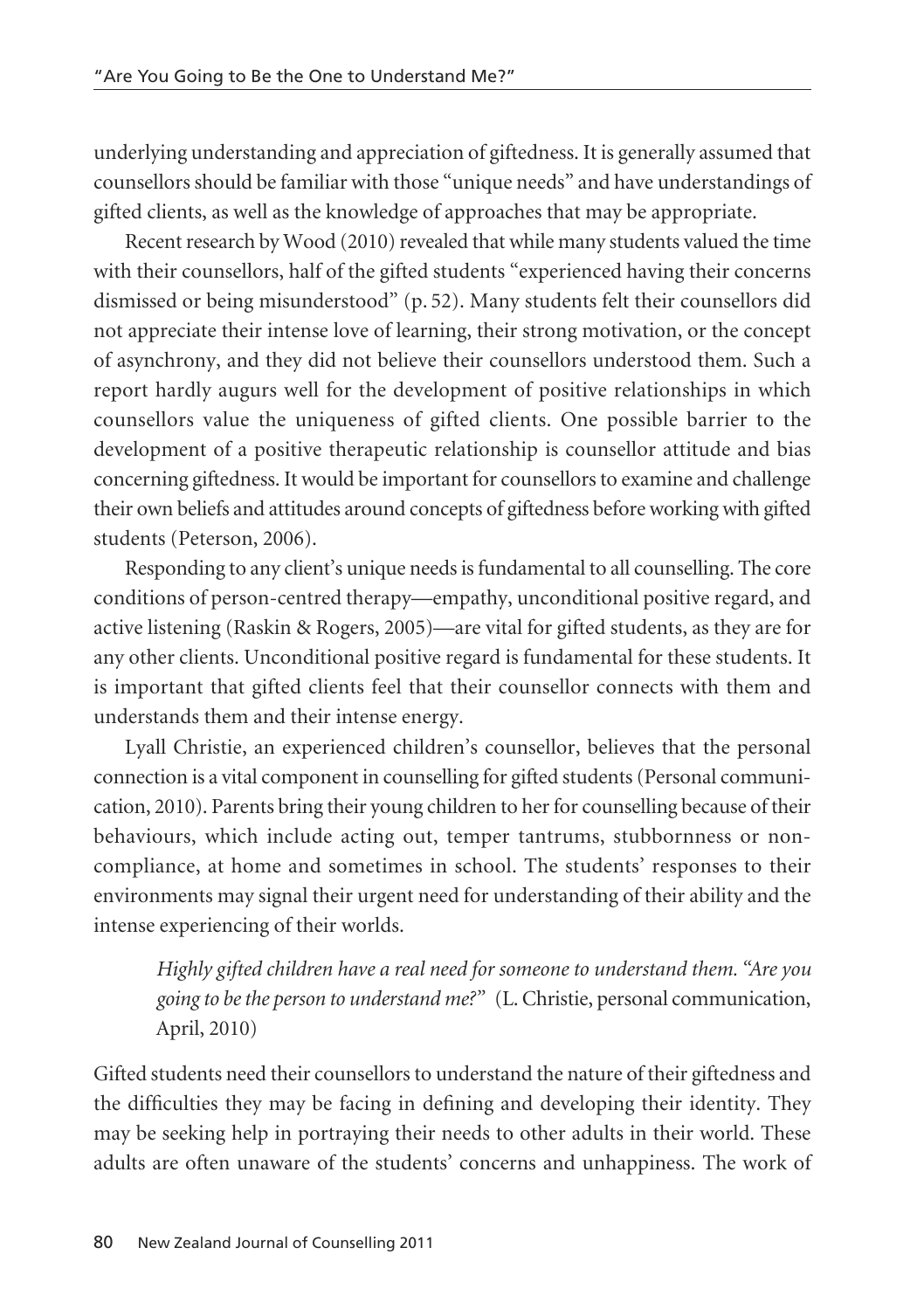Peterson, Duncan, and Canady (2009) and Vialle, Heaven, and Ciarrochi (2007) highlighted that parents and teachers may be unaware of the factors that are concerning students at school. While gifted students appear to return to and maintain academic achievement after stressful life events, it is the school-related stressors and challenges that can impact on their wellbeing. School counsellors, therefore, are well positioned to offer support.

Although most gifted students present with positive profiles, the worldviews of some gifted students may include negative aspects: their self-doubt, disabling perfection ism, and sense of failure (Neumeister, 2004; Stoeber, Kempe, & Keogh, 2008), their stress and anxiety, the relentless self-criticism they may experience, or feeling different as they cope with many stigmas and stereotypes. They may need support with understanding their motivation, their intense passion for learning, their drive for excellence, and their need for stimulation (Wood, 2010). They may need counsellors' help to understand their exceptionality, their superior ability, their out standing talents, or their heightened intensities. These aspects may set them apart from their peer group and contribute to the risk factors associated with being gifted.

Respectful listening is vital in establishing connection. Fundamental to all effective counselling, listening attentively to clients requires unconditional positive regard, a lack of prejudice, and limited interpretation free from preconceived notions (Piechowski, 2006). Gifted students find that adults do not always listen to them, their ideas and their feelings. Often, gifted students have learned to adopt a mask. From a young age, many gifted students learn that they are different from their peers, and they therefore develop strategies to "dumb down" their ability in front of their peers, or develop alternative identities so they can be more socially accepted (Silverman, 1998). If the mask has been long established, it may be difficult for gifted students to slough off that mask and accept themselves, their interests, and their differences. In fact, the choices faced by gifted students may be conflicting for them: many may feel the need to compromise their intellectual pursuits and standards to conform to a strong peer culture. Such forced choices may influence their identity development and encourage a false identity that not only affects their emotional development but can also lead to underachievement. The counsellor's role is to ensure that a student's mask may be sidelined—at least in the counselling sessions—in order that underlying issues can be heard and addressed.

Underlying an effective relationship is trust. Christie explains it as a telepathic response, with students intuiting that the counsellor understands them and shows a deep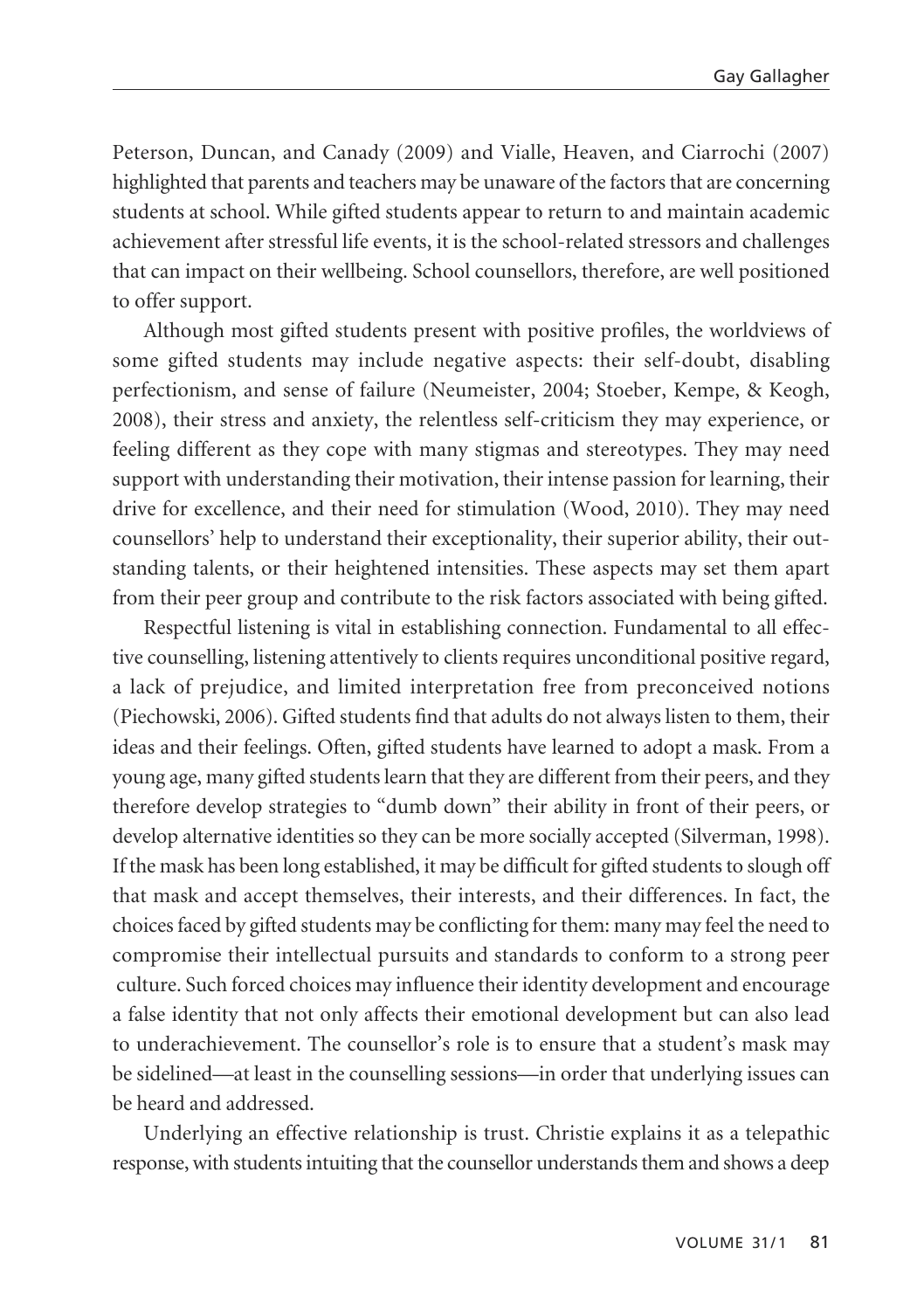respect for them, enabling a feeling of relief: "Ah, you do understand. I feel safe here. I can trust you with my inner being" (L. Christie, personal communication, April, 2010).

For gifted students, moving from the cognitive to the emotional realm will be challenging, and the inherent trust in the relationship, along with the counsellor's understanding of their giftedness, will be fundamental to moving forward. The intellect is not necessarily able on its own to "engineer emotional or spiritual healing" (Pearson & Wilson, 2001, p. 29).

Although there is little empirical evidence of the use of sandtray therapy with gifted students, such a modality may prove particularly beneficial for them. A significant value of sandtray work lies in its ability to move from strongly intellectual and rational thinking to feeling and examining the emotional intensity, as it touches deeply to the core of the personality (McNally, 2001).

*Oftentimes with gifted children, they are very much in their heads and sandtray allows them to go into their emotions…it helps with their emotional intensity which sometimes overwhelms them.* (L. Christie, personal communication, April, 2010)

Sandtray work as a hands-on, established therapeutic approach provides a safe space for children to express and explore their feelings, fears, hopes, issues, and impulses. According to Jungian philosophy, sandplay therapy activates the conscious and unconscious minds to work on the deep order of psychic change to assist the individual to reach an internal equilibrium, a process referred to as the "transcendent function" (Turner, 2005, p. 9). Changes in individuals occur over time as the psyche makes sense of experiences and emotions, thus integrating their internal and external worlds. Such ongoing development is pertinent for gifted students because, while using the sandtray, they engage in self-discovery, express their tensions, and are enabled to recognise the directions in their lives (Pearson & Wilson, 2001). This process helps them integrate their world and clarify their identity as gifted individuals.

Sandtray work is often appealing to gifted students as they engage in the use of the figurines to develop elaborate metaphors. It may assist them to discover their imaginative play and creativity, allowing them to "reclaim their abilities" (Pearson & Wilson, 2001, p. 8).

*It gives them a sense of themselves, it gives them a sense of self-exploration, and because I come from such a strong Jungian background, it gives the psyche, the unconscious, a chance to self-regulate. I think because oftentimes they are told they*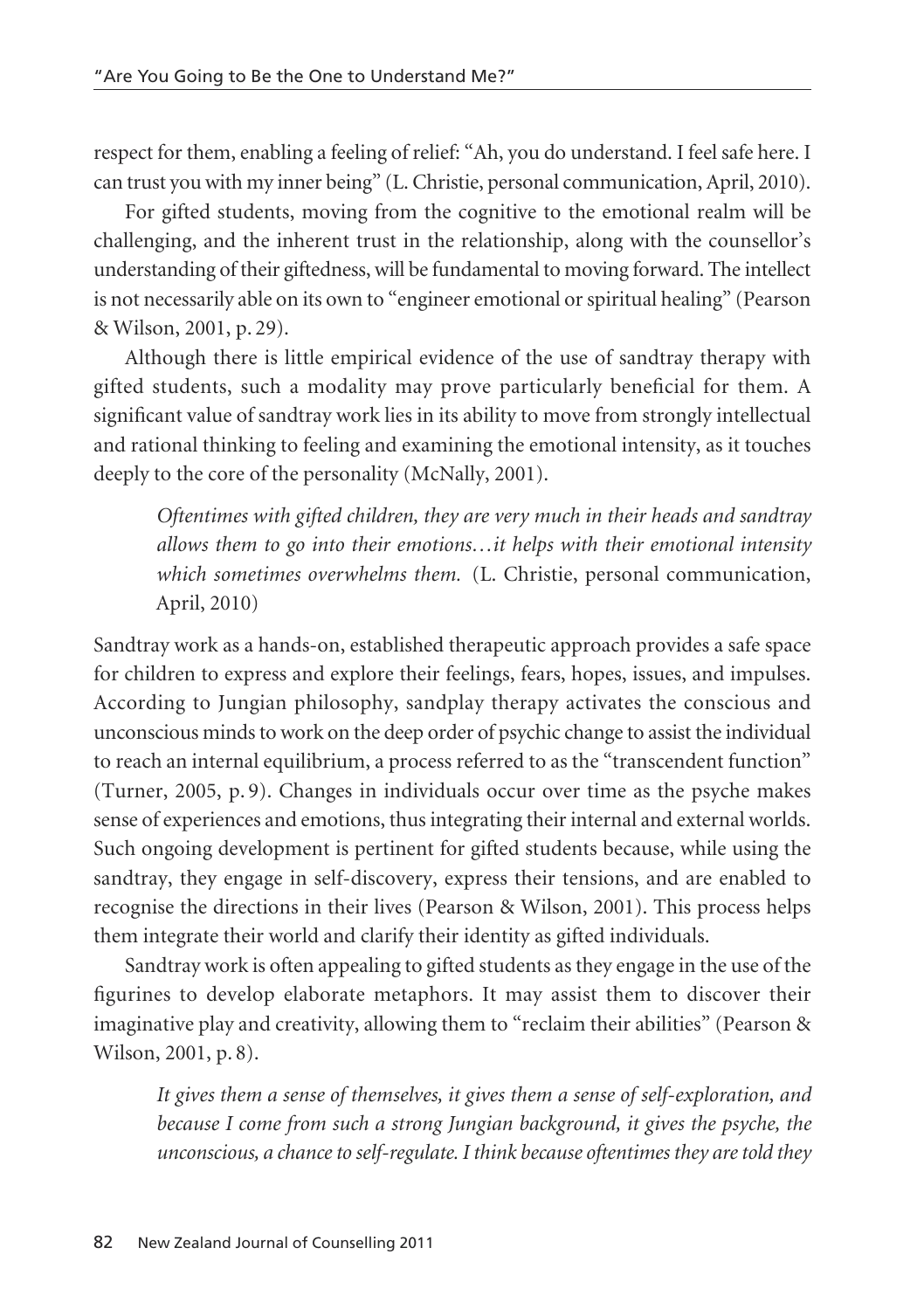*are naughty, or stupid, they have had to push down many of their gifts and talents. Sandtray gives them the opportunity in a free and sheltered space to explore a lot of what they have had to push down.* (L. Christie, personal communication, April, 2010)

In Christie's and my own experience, there are several indicators of ability and giftedness evident in the sandtray work. With the choice of figurines, gifted students may require more time as they investigate the precise features or give attention to individual pieces. In the construction of the sandtray, there is often an intense focus. There may be silent work, or the construction of a tray may be accompanied by elaborate commentary as the work progresses. Heightened intensity and energy are evident in the complexity of the stories that accompany the completed sandtrays. The trays may show the creativity of the student, and may often incorporate elements of spirituality. On completion of their trays, students' intellectual intensity and ability can be evident in their elaborate, detailed, and complex explanations, which draw on an advanced language and in-depth general knowledge. The succinct tray titles often indicate their abstract thinking and ability to encapsulate the total concept of the trays.

A benefit for a gifted student comes when a counsellor recognises their ability and heightened intensities, and can advocate for them with parents or teachers. The insights gained in counselling can allow the counsellor to open communication lines and support students by affirming their ability, rather than focusing on the antisocial or negative behaviours that often cloud the judgement of parents and teachers.

#### **Conclusion**

Advanced cognitive abilities, and the intensity of their feelings towards themselves or others, are likely to result in gifted students needing help to understand themselves and the ways in which their worldview may set them apart from other people (Peterson, 2008). Although many gifted children may wish to resolve their concerns and difficulties independently, there is evidence that they respond positively to counselling (Peterson). Unfortunately, in busy schools, gifted students do not always have access to help and counselling focused on development of self-awareness and understanding, and the needs of this group can remain unheard and unaddressed. Although not all counsellors will be experts with specialised knowledge of gifted students, it is possible for all counsellors to develop their awareness of the characteristics of gifted students and assist them to understand and celebrate their giftedness.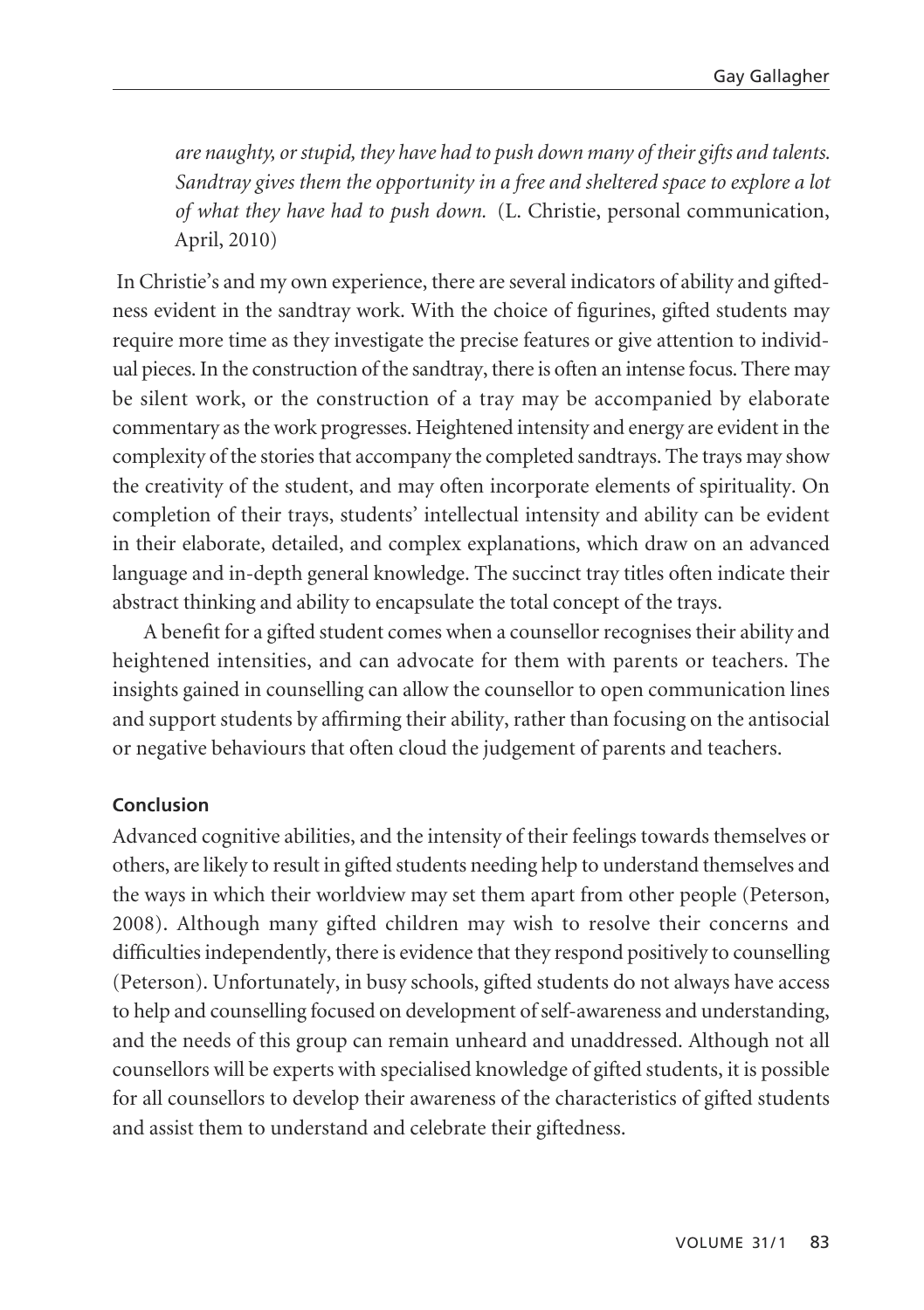## *Author's note*

I wish to acknowledge Lyall Christie for her generosity in both time and assistance with this work. I appreciate the willingness with which she shared her knowledge, expertise, and insights into gifted children.

## References

- Colangelo, N. (2003a). Counseling gifted students: Issues and practices. In N. Colangelo & G. Davis (Eds.), *Handbook of gifted education* (3rd ed.; pp. 353–365). Boston: Pearson Education.
- Colangelo, N. (2003b). Psychological and counseling services. In N. Colangelo. & G. Davis (Eds.), *Handbook of gifted education* (3rd ed.; pp. 371–372). Boston: Pearson Education.
- Daniels, S., & Piechowski, M. (2009). Embracing intensity: Overexcitability, sensitivity, and the developmental potential of the gifted. In S. Daniels & M. Piechowski (Eds.), *Living with intensity: Understanding the sensitivity, excitability, and emotional development of gifted children, adolescents, and adults* (pp. 3–17). Scottsdale, AZ: Great Potential Press.
- Delisle, J., & Galbraith, J. (2002). *When gifted kids don't have all the answers: How to meet their social and emotional needs.* Minneapolis, MN: Free Spirit Publishing.
- Education Review Office. (2000, Autumn). *Safe students in safe schools* (vol. 2). Wellington, NZ: Author.
- Gagné, F. (2003). Transforming gifts into talents: The DMGT as a developmental theory. In N. Colangelo & G. Davis (Eds.), *Handbook of gifted education* (3rd ed.; pp. 60–74). Boston: Pearson Education.
- Gagné, F. (2008). *Building gifts into talents: Brief overview of the DMGT 2.0*. Retrieved April 10, 2009, from http://www.giftedconference2009.org/presenter\_files/gagne\_p12\_therealnature. pdf
- Gardner, H. (1983). *Frames of mind: The theory of multiple intelligences*. New York: Basic Books.
- Gentry, M. (2006). No child left behind: Gifted children and school counselors. *Professional School Counseling, 10*(1), 73–81.
- Jackson, S., & Moyle, V. (2009). Integrating the intense experience: Counseling and clinical applications. In S. Daniels & M. Piechowski (Eds.), *Living with intensity: Understanding the sensitivity, excitability, and emotional development of gifted children, adolescents, and adults* (pp. 105–125). Scottsdale, AZ: Great Potential Press.
- Mahoney, A. (1995). Exceptional children require an exceptional approach: Issues in counseling gifted children. *Counseling & Guidance Newsletter*, *5*(2). Retrieved March 31, 2010, from http://www.counselingthegifted.com/articles/counselingissues.html
- Mahoney, A., Martin, D., & Martin, M. (2003). Gifted identity formation: A therapeutic model for counseling children and adolescents. In J. Plucker & C. Callahan (Eds.), *Critical*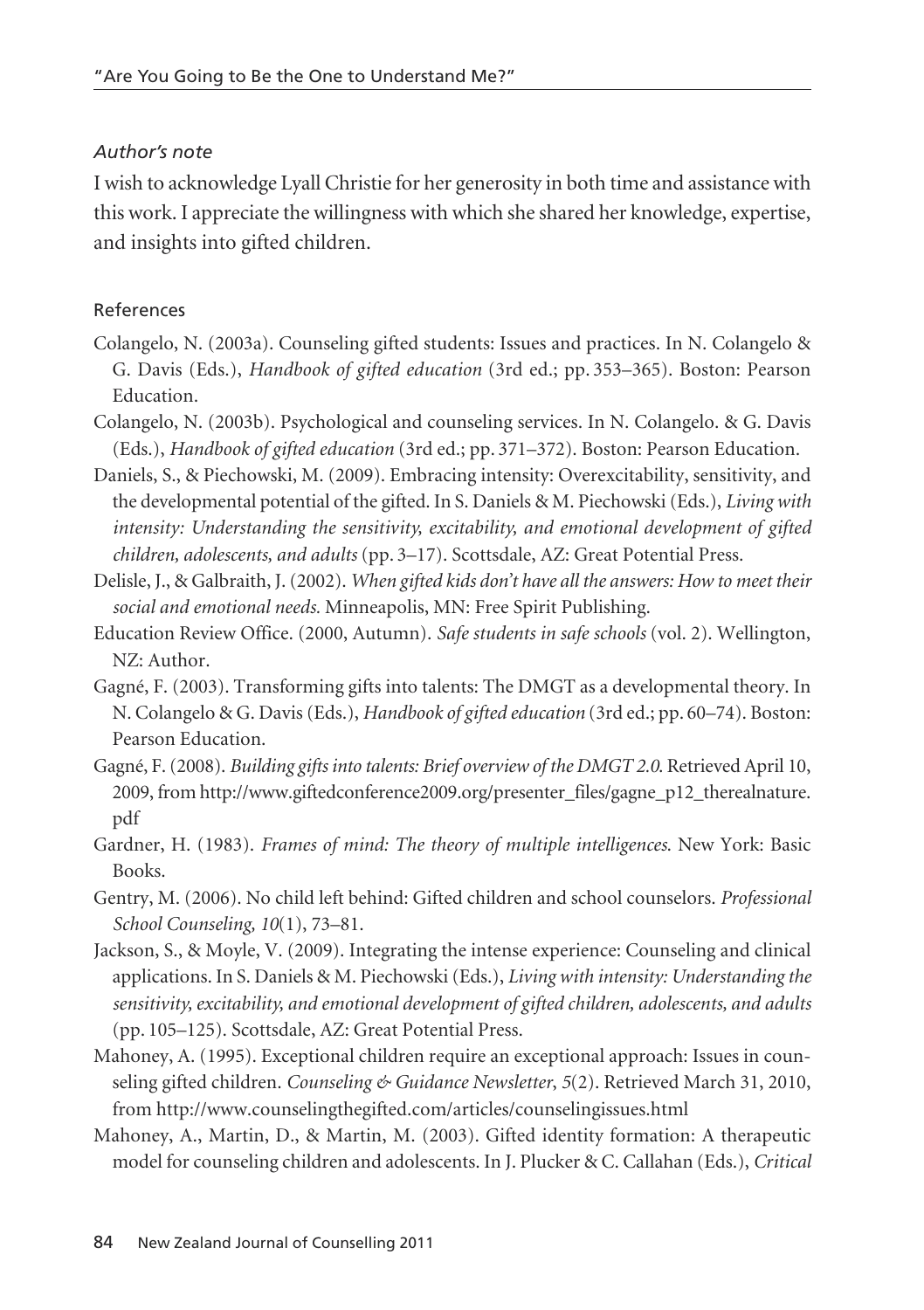*issues and practices in gifted education: What the research says* (pp. 199–229). Waco, TX: Prufrock Press.

McNally, S. (2001). *Sandplay: A source book for play therapists.* Lincoln, NE: Writers Club Press.

- Mendaglio, S. (2003). Heightened multifaceted sensitivity of gifted students: Implications for counseling. *Journal of Secondary Gifted Education, 14*(2), 72–84.
- Mendaglio, S., & Peterson, J. S. (Eds.). (2007). *Models of counseling gifted children, adolescents and young adults.* Waco, TX: Prufrock Press.
- Ministry of Education. (1993). School charters and the revised National Education Guidelines. *Education Gazette,* April 30. Wellington, NZ: Author.
- Ministry of Education. (2000). *Gifted and talented students: Meeting their needs in New Zealand schools*. Retrieved May 1, 2010, from http://www.tki.org.nz/r/gifted/handbook/stage1/ def\_who\_are\_gt\_e.php
- Ministry of Education. (2005). *National Administration Guidelines (NAGs)*. Retrieved May 1, 2010, from http://www.minedu.govt.nz/NZEducation/EducationPolicies/Schools/Policy AndStrategy/PlanningReportingRelevantLegislationNEGSAndNAGS/TheNationalAdminis trationGuidelinesNAGs.aspx
- Montgomery, D. (2003). *Gifted and talented children with special educational needs: Double exceptionality.* London: David Fulton.
- Moon, S. (2007). Counseling issues and research. In J. Plucker & C. Callahan (Eds.), *Critical issues and practices in gifted education: What the research says*(pp. 7–32). Waco, TX: Prufrock Press.
- Neihart, M., Reis, S., Robinson, N., & Moon, S. (Eds.). (2002). The *social and emotional development of gifted children: What do we know?* Waco, TX: Prufrock Press.
- Neumeister, K. (2004). Interpreting successes and failures: The influence of perfectionism on perspective. *Journal for the Education of the Gifted, 27*(4), 311–335.
- Pearson, M., & Wilson, H. (2001). *Sandplay and symbol work: Emotional healing and personal development with children, adolescents, and adults.* Melbourne: Australian Council for Educational Research.
- Peterson, J. (2006). Addressing counseling needs of gifted students. *Professional School Counseling, 10*(1), 43–51.
- Peterson, J. (2008). Counseling. In J. Plucker & C. Callahan (Eds.), *Critical issues and practices in gifted education: What the research says* (pp. 119–138). Waco, TX: Prufrock Press.
- Peterson, J., Duncan, N., & Canady, K. (2009). A longitudinal study of negative life events, stress, and school experiences of gifted youth. *The Gifted Child Quarterly, 53*(1), 34–49.
- Piechowski, M. (2006). *"Mellow out," they say. If only I could: Intensities and sensitivities of the young and bright.* Madison, WI: Yunasa Books.
- Pryrt, M. (2008). The Dabrowskian Lens: Implications for understanding gifted individuals. In S. Mendaglio (Ed.), *Dabrowski's theory of positive integration* (pp. 175–182). Scottsdale, AZ: Great Potential Press.